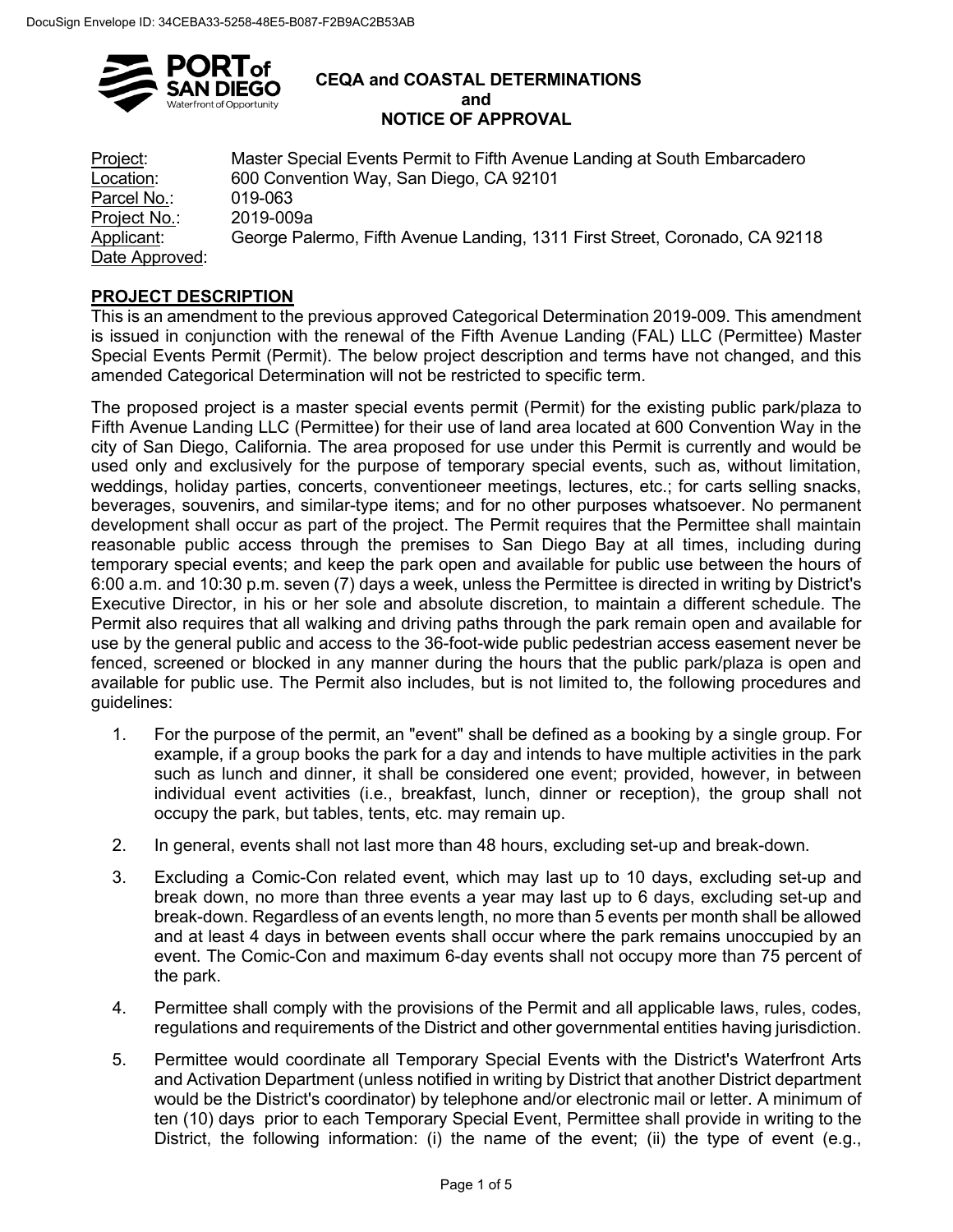corporate, party, wedding, etc.); (iii) the name of the sponsoring organization; (iv) the dates of the event; (v) the facilities that would be installed for the event (e.g., tent, stage, number of tables, number of chairs, etc.); (vi) the estimated number of attendees; (vii) the type of amplified sound, if any, and what would be heard at the event (e.g., emcee, speeches, music, etc.); (viii) the name of the Permittee event arranger responsible for the event; and (ix) the name of a contact person or persons at Permittee which the District's Harbor Police may reach twentyfour (24) hours a day, seven (7) days a week regarding complaints about the event. Permittee would also coordinate Temporary Special Events with the San Diego Convention Center and/or any hotel constructed on adjacent Convention Way if their operations may be impacted by a Temporary Special Event.

- 6. On or before the fifth (5th) day of each and every month during term of the Permit, Permittee shall provide the District a written report that lists all of the Temporary Special Events that are scheduled during the next six (6) months including (i) the name of the event; (ii) the type of event (e.g., corporate, party, wedding, etc.); (iii) the name of the sponsoring organization; (iv) the proposed dates of the event; (v) the estimated number of attendees; and (vi) the type of amplified sound, if any, and what would be heard at the event (e.g., emcee, speeches, music, etc.). The District would post the written report to the District website.
- 7. For events that do not meet conditions 1 or 3, above, an individual permit from the District shall be obtained.
- 8. There shall be no cording off of the event space in the park during events except for when alcohol is being served. Otherwise the Premises shall be open and available to the general public for use for public park purposes including, but not limited to, family gatherings, picnics, sunbathing, etc., during all hours that the Premises are open and available for public use. At least 2 signs stating the park is open to the public shall be posted during events.
- 9. Verbal and music presentations may be amplified through a sound system but the sound levels cannot exceed the City of San Diego noise standards and the City of Coronado's night-time noise standards.
- 10. Permittee shall keep and maintain the Premises including, but not limited to, landscaping, hardscape, public art and other improvements, in a good, safe, healthy, and sanitary condition at all times. Permittee shall maintain the Premises to a park standard that, as a minimum, equals the District's standard of maintenance at the adjacent Embarcadero Marina Park South.
- 11. Permittee shall provide adequate public restrooms, including drinking fountains, for the general public using the Premises and shall maintain said public restrooms and drinking fountains in a good, safe, healthy, and sanitary condition at all times. Permittee shall maintain said public restrooms to a park standard that, as a minimum, equals the District's standard of maintenance at the adjacent Embarcadero Marina Park South and that are open during normal business hours as may be amended from time to time by the District.
- 12. Permittee shall provide an adequate number of trash receptacles throughout the Premises for use by the general public and shall promptly dispose of trash.
- 13. Permittee shall install, maintain, repair, replace and provide, as needed, adequate lighting for safety purposes during night-time hours that the Premises are open and available for public use.
- 14. Permittee would provide to District, the San Diego Convention Center, and any hotel located on Convention Way, at least seven (7) days in advance, a traffic management and parking plan for major Temporary Special Events that would create above normal traffic impacts at and near the Premises.

Permittee would be responsible for compliance with all laws and regulations associated with the activities on or in connection with the above-described premises, and in all uses thereof, including, but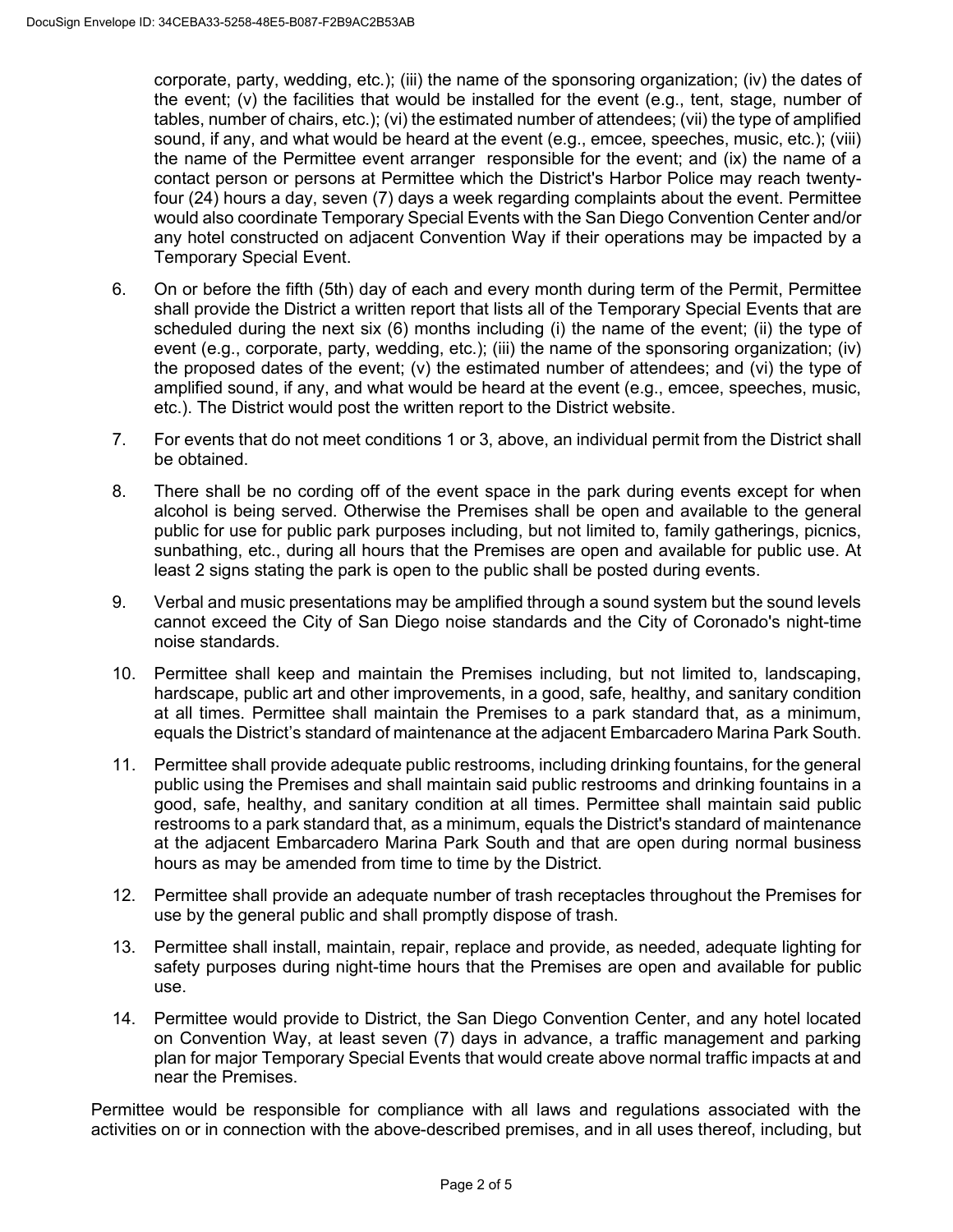not limited to, those regulating hazardous substances and stormwater. The following specific best management practices (BMPs) would be implemented at each event:

- Trash dumpsters, portable toilets, or generators shall have secondary containment and located away from open storm drain inlets or catch basins and away from the water's edge. Secondary containment for trash dumpsters may be accomplished by placing a berm around the dumpster to contain leaks. Trash dumpsters must have lids and be covered.
- A spill kit is to be accessible to the event coordinator or person in charge of spill response.
- Catch basins and storm drain inlets within the event special area are to be protected with temporary screens or filters prior to the event.
- Regular and frequent trash and debris removal is to be conducted by event organizers.
- Street sweeping of parking lots, streets and roads associated with the event shall be conducted as needed.
- Employee training is to be conducted prior to the event to ensure that BMPs are properly implemented and maintained and so that employees are aware of the discharge prohibitions.
- Documentation of BMP implementation for each special event is to be maintained and be made available for the District's review upon request.

The Permit further grants the Permittee and its authorized agent(s) and contractor(s) the right of ingress and egress to, from, and along said easement area via practical routes across the adjacent District lands. Upon completion of work, the Applicant would repair the site location and return it to the existing condition.

The Permit may be terminated by the District or Permittee as a matter of right and without cause at any time upon providing ninety (90) days' written notice to Grantee of such termination.

The following categorical determinations are based on the Permit and all project information known to the District as of the date of this determination.

## **CALIFORNIA ENVIRONMENTAL QUALITY ACT (CEQA)**

#### *CATEGORICAL DETERMINATION*

Categorical Exemptions: SG §15301, Class 1/Section 3.a: Existing Facilities and SG § 15323 (Class 23): Normal Operations of Facilities for Public Gatherings

3. a. Existing Facilities (SG § 15301) (Class 1): Includes operation, repair, maintenance, or minor alteration of existing public or private structures, facilities, mechanical equipment, or topographical features, involving negligible or no expansion of use beyond that previously existing, including but not limited to:

(4) New and renewed short-term tenancy agreements which do not result in change in the existing use. This exemption does not apply to any new development associated with the activities of the tenant. This exception is also inapplicable if the cumulative impact of continuing the existing use or conditions in the same place, over time, is significant.

#### AND/OR

Normal Operations of Facilities for Public Gatherings (SG § 15323) (Class 23): Consists of the normal operations of existing facilities for public gatherings for which the facilities were designed, where there is a past history of the facility being used for the same or similar kind of purpose. For the purposes of this section, "past history" shall mean that the same or similar kind of activity has been occurring for at least three years and that there is a reasonable expectation that the future occurrence of the activity would not represent a change in the operation of the facility. Facilities included within this exemption include, but are not limited to, racetracks, stadiums, convention centers, auditoriums, amphitheaters,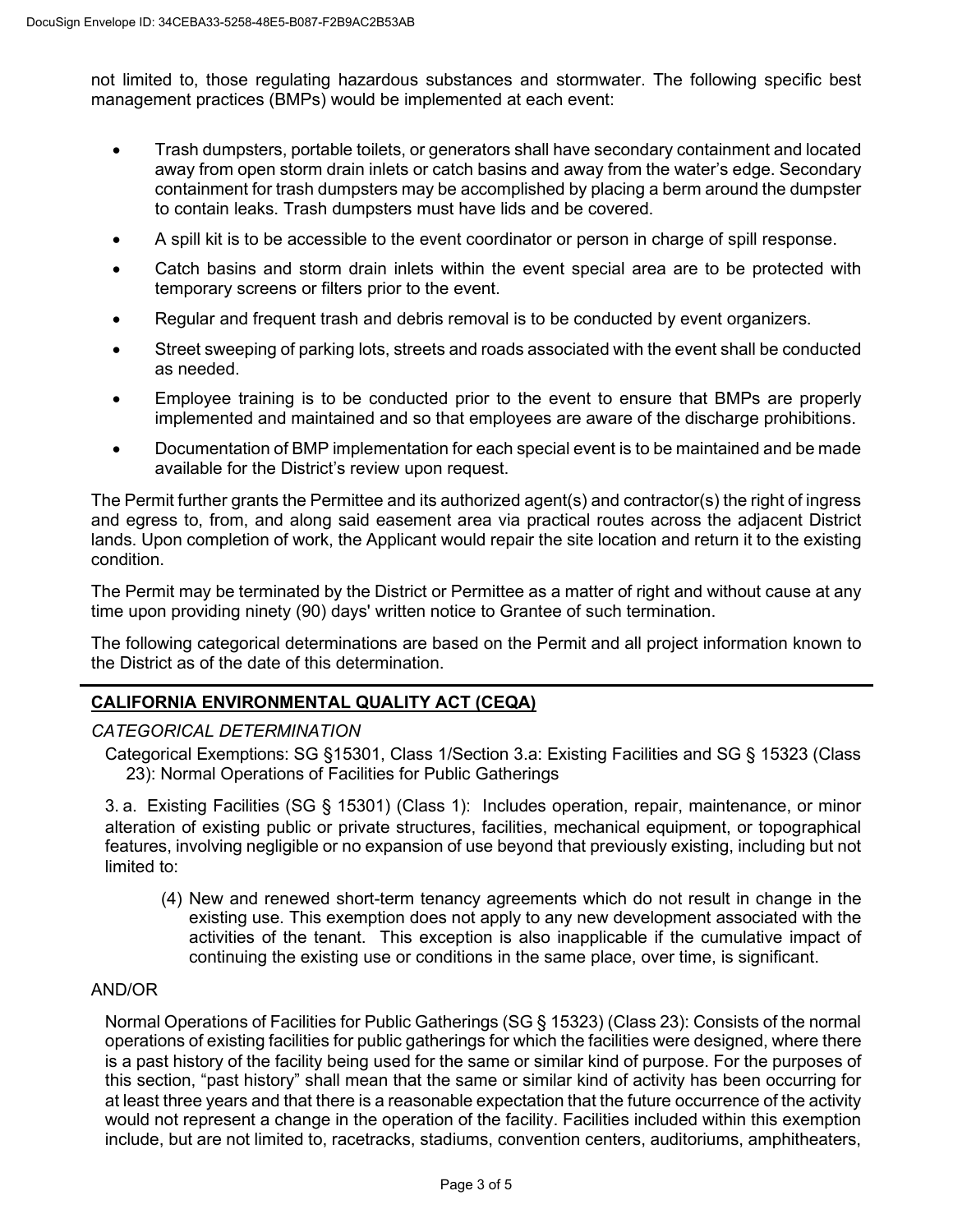planetariums, swimming pools, and amusement parks.

The proposed project is determined to be Categorically Exempt pursuant to the CEQA Guidelines and the Section of the District's *Guidelines for Compliance with CEQA* as identified above. This is appropriate for the proposed project because it is a master special events permit to coordinate special events permitting of an existing public park. Typically, permitting special events in parks is the responsibility of the District. The project, however, would allow the Permittee to be responsible for the permitting of that park. The project would involve no expansion of use beyond that previously existing, would not allow any new development, and would not result in a significant cumulative impact due to the continuation of the existing use. The District has determined none of the six exceptions to the use of a categorical exemption apply to this project (CEQA Guidelines Section 15300.2).

Pursuant to CEQA Guidelines Section 15062, a 35-day statute of limitations for this CEQA exemption shall apply from the date a Notice of Exemption is posted with the San Diego County Clerk, or a 180 day statute of limitations for this CEQA exemption shall apply if no Notice of Exemption is filed.

## **CALIFORNIA COASTAL ACT**

*PORT MASTER PLAN CONSISTENCY*

Planning District: 3 - Centre City Embarcadero (Precise Plan Figure 11) Land Use Designation: Park/Plaza

The proposed project conforms to the certified Port Master Plan because it would involve a master special events permit for to coordinate special events permitting at the existing public park/plaza located at 600 Convention Way. The proposed project would involve no expansion of use beyond that previously existing and would not result in a significant cumulative impact due to the continuation of the existing use, consistent with the existing certified Land use designation.

### *CATEGORICAL DETERMINATION*

Categorical Exclusions: Section 8.a: Existing Facilities and Section 8.d: Minor Alterations to Land

8.a. Existing Facilities: The operation, repair, maintenance, or minor alteration of existing public or private structures, facilities, mechanical equipment, or topographical features, involving negligible or no expansion of use beyond that previously existing.

#### AND/OR

8.d. Minor Alterations to Land: Minor public or private alterations in the condition of land, water, and/or vegetation which do not involve the removal of mature, scenic trees, including but not limited to:

(5) Minor temporary uses of land and water having negligible or no permanent effects on the environment, including festivals, boating activities, parades, and running or bicycling events.

The proposed project is determined to be Categorically Excluded pursuant to the Section of the District's *Coastal Development Permit Regulations* as identified above. This is appropriate for the proposed project because it is a master special events permit for Fifth Avenue Landing LLC to coordinate special events permitting of the existing public park/plaza located at 600 Convention Way that would involve negligible or no expansion of use beyond that previously existing.

Pursuant to California Coastal Act Section 30717, there is a 10-working-day period to appeal this "Coastal Act Categorical Determination of Exclusion" to the California Coastal Commission.

## **CALIFORNIA PUBLIC TRUST DOCTRINE**

The proposed project complies with Section 87.(a)(5) of the Port Act, which allows for the construction, reconstruction, repair, maintenance, and operation of public buildings, public assembly and meeting places, convention centers, parks, playgrounds, bathhouses and bathing facilities, recreation and fishing piers, public recreation facilities, including, but not limited to, public golf courses, and for all